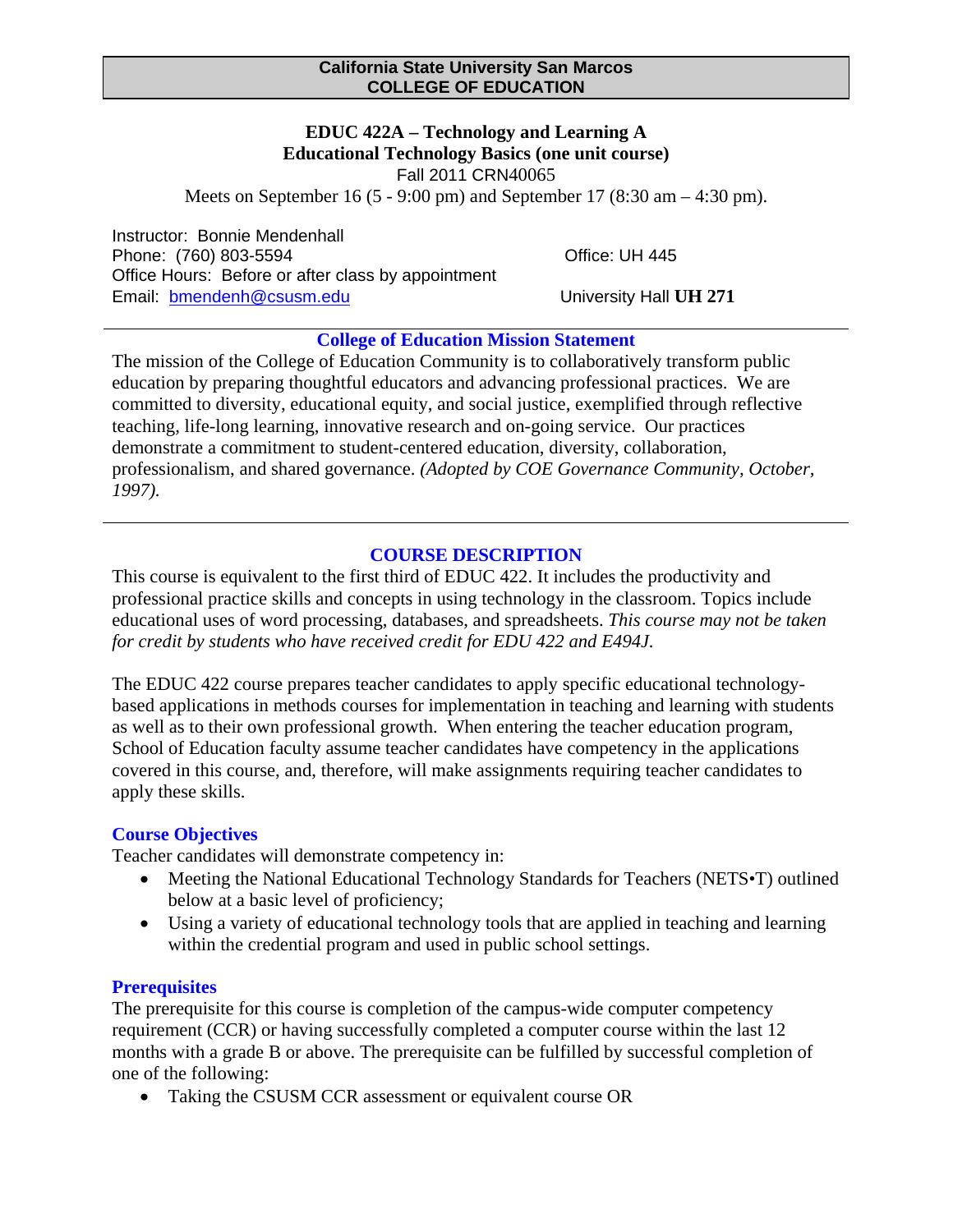• Completion of an approved computer literacy course at the community college level with a grade B or higher in the last 12 months.

# **Required Supplies**

There is no required text for this course. Instead, you will need the following:

- ISTE online student membership. Must be purchased by the  $2<sup>nd</sup>$  class meeting.
- One mass storage device, e.g., USB flash drive (1 Gig or larger)

It is not necessary to purchase the educational software, as many of the specific software titles are available on the Web in demo-version and/or available on campus.

# **STUDENT LEARNING OUTCOMES**

## **Teacher Performance Expectation (TPE) Competencies**

This course is designed to help teachers seeking the Multiple and Single Subjects Credential to develop the skills, knowledge, and attitudes necessary to assist schools and districts in implementing an effective program for all students. The successful candidate will be able to merge theory and practice in order to realize a comprehensive and extensive educational program for all students. The following TPEs are addressed in this course:

Primary Emphasis:

TPE 14 CSUSM Educational Technology (based on ISTE NETS•T: see below) Secondary Emphasis:

TPE 4 - Making Content Accessible (NETS•T I and II)

TPE 5 - Student Engagement (NETS•T I and II)

- TPE 6 Developmentally Appropriate Teaching Practices (NETS•T I, and II)
- TPE 7 Teaching English Language Learners (NETS•T II and IV)
- TPE 12 Professional, legal and ethical (NETS•T IV)
- TPE 13 Professional Growth (NETS•T V)

## **ISTE National Educational Technology Standards (NETS•T) and Performance Indicators for Teachers**

Effective teachers model and apply the National Educational Technology Standards for Students (NETS•S) as they design, implement, and assess learning experiences to engage students and improve learning; enrich professional practice; and provide positive models for students, colleagues, and the community. All teachers should meet the following standards and performance indicators. Teachers:

# **I. Facilitate and Inspire Student Learning and Creativity**

Teachers use their knowledge of subject matter, teaching and learning, and technology to facilitate experiences that advance student learning, creativity, and innovation in both face-toface and virtual environments. Teachers:

- **a.** promote, support, and model creative and innovative thinking and inventiveness
- **b.** engage students in exploring real-world issues and solving authentic problems using digital tools and resources
- **c.** promote student reflection using collaborative tools to reveal and clarify students' conceptual understanding and thinking, planning, and creative processes
- **d.** model collaborative knowledge construction by engaging in learning with students, colleagues, and others in face-to-face and virtual environments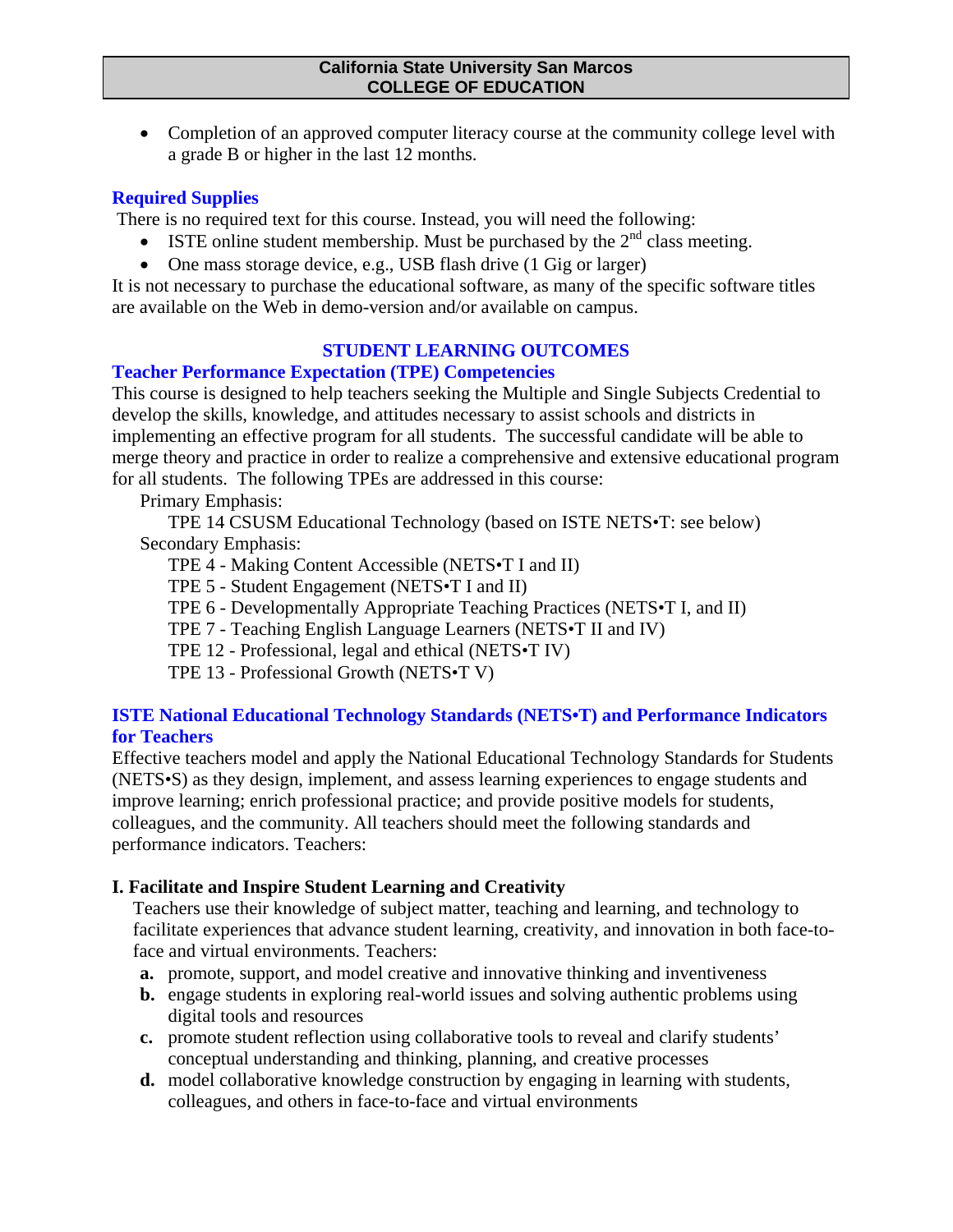# **II. Design and Develop Digital-Age Learning Experiences and Assessments**

Teachers design, develop, and evaluate authentic learning experiences and assessments incorporating contemporary tools and resources to maximize content learning in context and to develop the knowledge, skills, and attitudes identified in the NETS•S. Teachers:

- **a.** design or adapt relevant learning experiences that incorporate digital tools and resources to promote student learning and creativity
- **b.** develop technology-enriched learning environments that enable all students to pursue their individual curiosities and become active participants in setting their own educational goals, managing their own learning, and assessing their own progress
- **c.** customize and personalize learning activities to address students' diverse learning styles, working strategies, and abilities using digital tools and resources
- **d.** provide students with multiple and varied formative and summative assessments aligned with content and technology standards and use resulting data to inform learning and teaching

# **III. Model Digital-Age Work and Learning**

Teachers exhibit knowledge, skills, and work processes representative of an innovative professional in a global and digital society. Teachers:

- **a.** demonstrate fluency in technology systems and the transfer of current knowledge to new technologies and situations
- **b.** collaborate with students, peers, parents, and community members using digital tools and resources to support student success and innovation
- **c.** communicate relevant information and ideas effectively to students, parents, and peers using a variety of digital-age media and formats
- **d.** model and facilitate effective use of current and emerging digital tools to locate, analyze, evaluate, and use information resources to support research and learning

# **IV. Promote and Model Digital Citizenship and Responsibility**

Teachers understand local and global societal issues and responsibilities in an evolving digital culture and exhibit legal and ethical behavior in their professional practices. Teachers:

- **a.** advocate, model, and teach safe, legal, and ethical use of digital information and technology, including respect for copyright, intellectual property, and the appropriate documentation of sources
- **b.** address the diverse needs of all learners by using learner-centered strategies and providing equitable access to appropriate digital tools and resources
- **c.** promote and model digital etiquette and responsible social interactions related to the use of technology and information
- **d.** develop and model cultural understanding and global awareness by engaging with colleagues and students of other cultures using digital-age communication and collaboration tools

# **V. Engage in Professional Growth and Leadership**

Teachers continuously improve their professional practice, model lifelong learning, and exhibit leadership in their school and professional community by promoting and demonstrating the effective use of digital tools and resources. Teachers: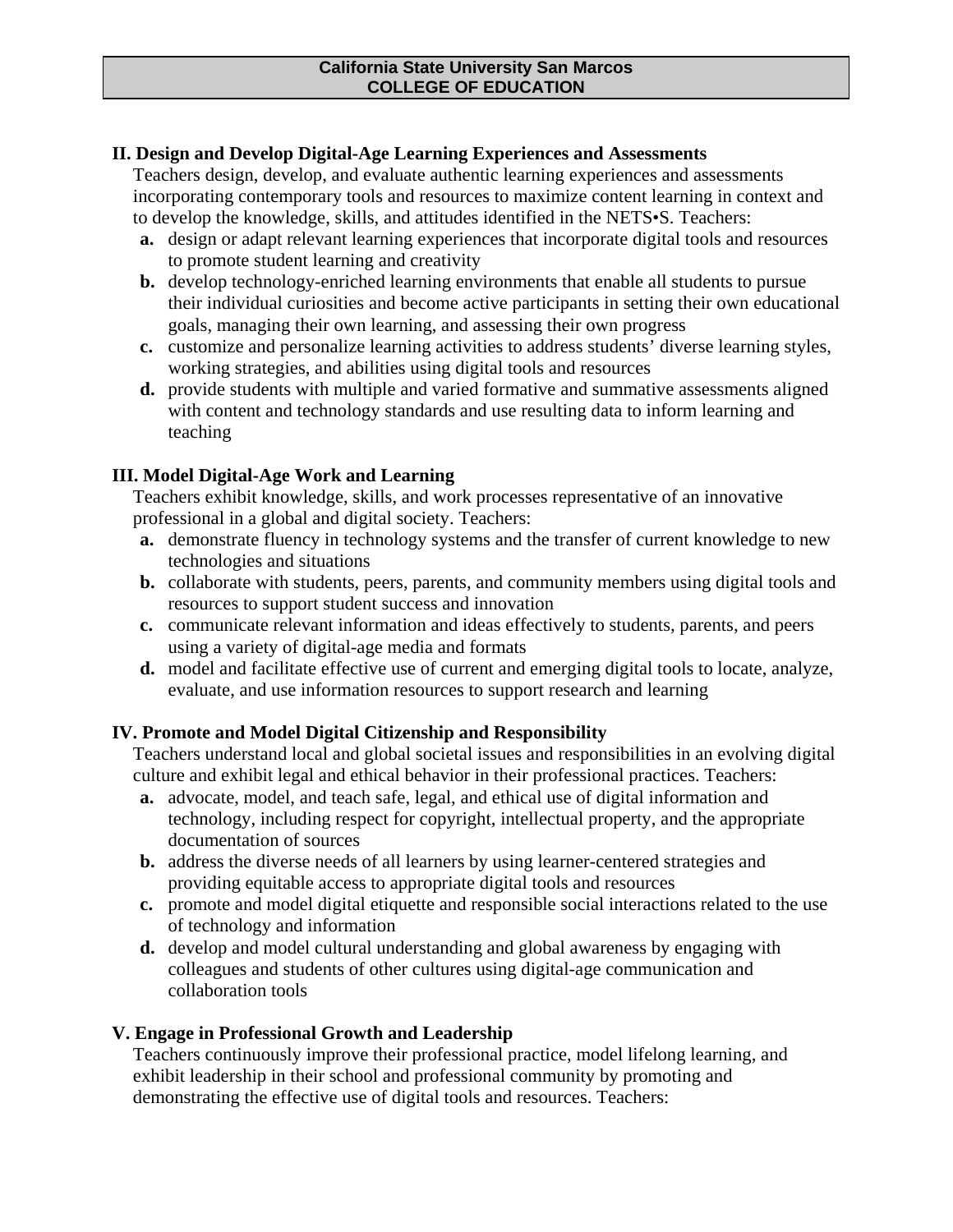- **a.** participate in local and global learning communities to explore creative applications of technology to improve student learning
- **b.** exhibit leadership by demonstrating a vision of technology infusion, participating in shared decision making and community building, and developing the leadership and technology skills of others
- **c.** evaluate and reflect on current research and professional practice on a regular basis to make effective use of existing and emerging digital tools and resources in support of student learning
- **d.** contribute to the effectiveness, vitality, and self-renewal of the teaching profession and of their school and community

*ISTE (International Society for Technology in Education), 2008*  http://www.iste.org/Content/NavigationMenu/NETS/ForTeachers/2008Standards/NETS\_for\_Tea chers\_2008.htm

# **CSUSM AND SOE POLICIES**

# **School of Education Attendance Policy**

Due to the dynamic and interactive nature of courses in the School of Education, all students are expected to attend all classes and participate actively. At a minimum, students must attend more than 80% of class time, or s/he may not receive a passing grade for the course at the discretion of the instructor. Individual instructors may adopt more stringent attendance requirements (see below). Should the student have extenuating circumstances, s/he should contact the instructor as soon as possible. (Adopted by the COE Governance Community, December, 1997).

In addition to attending course sessions, students may need to use campus resources for some assignments. All students must plan times they can work in labs on campus. Students are required to check campus resources and availability of labs. Mac computers are available in ACD 202, ACD 211, UH 271, and SCI2 306 in addition to other locations such as the library 2<sup>nd</sup> floor. Students are required to use campus issued-email accounts and check email and the class Cougar Course (Moodle) site at least two times per week to communicate with instructor and peers.

# **CSUSM Academic Honesty Policy**

Students will be expected to adhere to standards of academic honesty and integrity, as outlined in the Student Academic Honesty Policy. All written work and oral presentation assignments must be original work. All ideas/materials that are borrowed from other sources must have appropriate references to the original sources. Any quoted material should give credit to the source and be punctuated with quotation marks.

Students are responsible for honest completion of their work including examinations. There will be no tolerance for infractions. If you believe there has been an infraction by someone in the class, please bring it to the instructor's attention. The instructor reserves the right to discipline any student for academic dishonesty in accordance with the general rules and regulations of the university. Disciplinary action may include the lowering of grades and/or the assignment of a failing grade for an exam, assignment, or the class as a whole.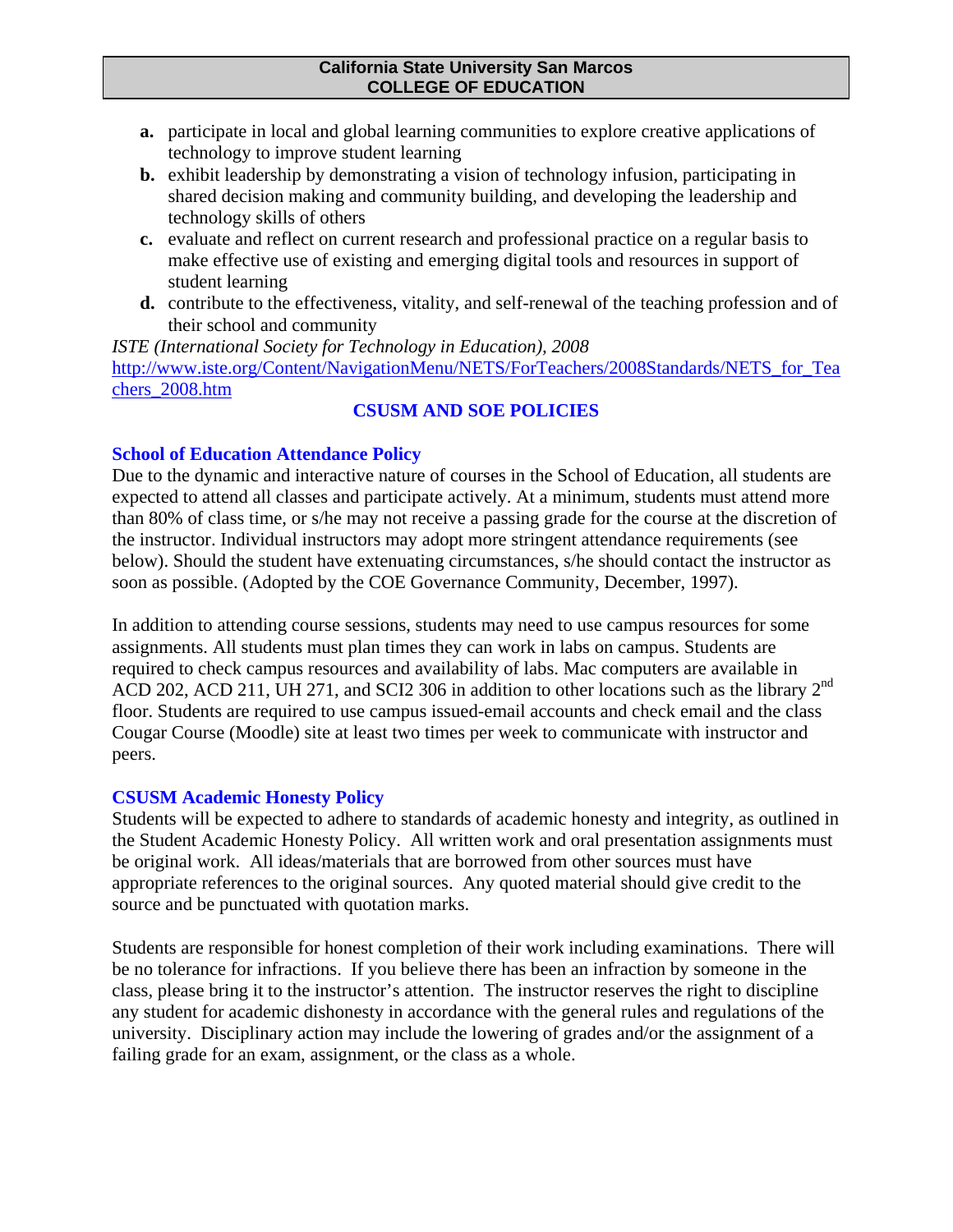Incidents of Academic Dishonesty will be reported to the Dean of Students. Sanctions at the University level may include suspension or expulsion from the University.

### **Plagiarism**

As an educator, it is expected that each student will do his/her own work, and contribute equally to group projects and processes. Plagiarism or cheating is unacceptable under any circumstances. If you are in doubt about whether your work is paraphrased or plagiarized see the Plagiarism Prevention for Students website http://library.csusm.edu/plagiarism/index.html. If there are questions about academic honesty, please consult the University catalog.

## **Students with Disabilities Requiring Reasonable Accommodations**

Students with disabilities who require reasonable accommodations must be approved for services by providing appropriate and recent documentation to the Office of Disable Student Services (DSS). This office is located in Craven Hall 4300, and can be contacted by phone at (760) 750- 4905, or TTY (760) 750-4909. Students authorized by DSS to receive reasonable accommodations should meet with their instructor during office hours or, in order to ensure confidentiality, in a more private setting.

# **CSUSM Writing Requirement**

The CSUSM writing requirement of 2500 words is met through the completion of course assignments. Therefore, all writing will be looked at for content, organization, grammar, spelling, and format.

If needed, it is suggested that you make an appointment with the Writing Center (http://www.csusm.edu/writing\_center/) to seek help with writing skills before submitting your written assignments.

# **Grading Procedures And Assignments**

Grading is calculated on the standard of

| $94 - 100 = A$  | $80 - 83 = B$   | $70 - 73 = C$  |
|-----------------|-----------------|----------------|
| $90 - 93 = A$   | $77 - 79 = C +$ | $60 - 69 = D$  |
| $87 - 89 = B +$ | $74 - 76 = C$   | below $60 = F$ |
| $84 - 86 = B$   |                 |                |

| Due Date | Assignment                | Description                                                         | Points |
|----------|---------------------------|---------------------------------------------------------------------|--------|
| Sept 16  | Attendance,               | Students are expected to have a positive disposition toward         | 15     |
| through  | disposition $&$           | teaching and learning. They should help each other and create a     |        |
| Oct      | participation             | positive classroom environment for everyone. This means having      |        |
|          | during class, and $\vert$ | a positive attitude in class, being on time and actively engaged in |        |
|          | online                    | discussions and activities both in class and online.                |        |
| Sept 16  | Forum                     | Respond to the Introduction Forum Prompt.                           |        |

### *422-A ASSIGNMENTS and DUE DATE*S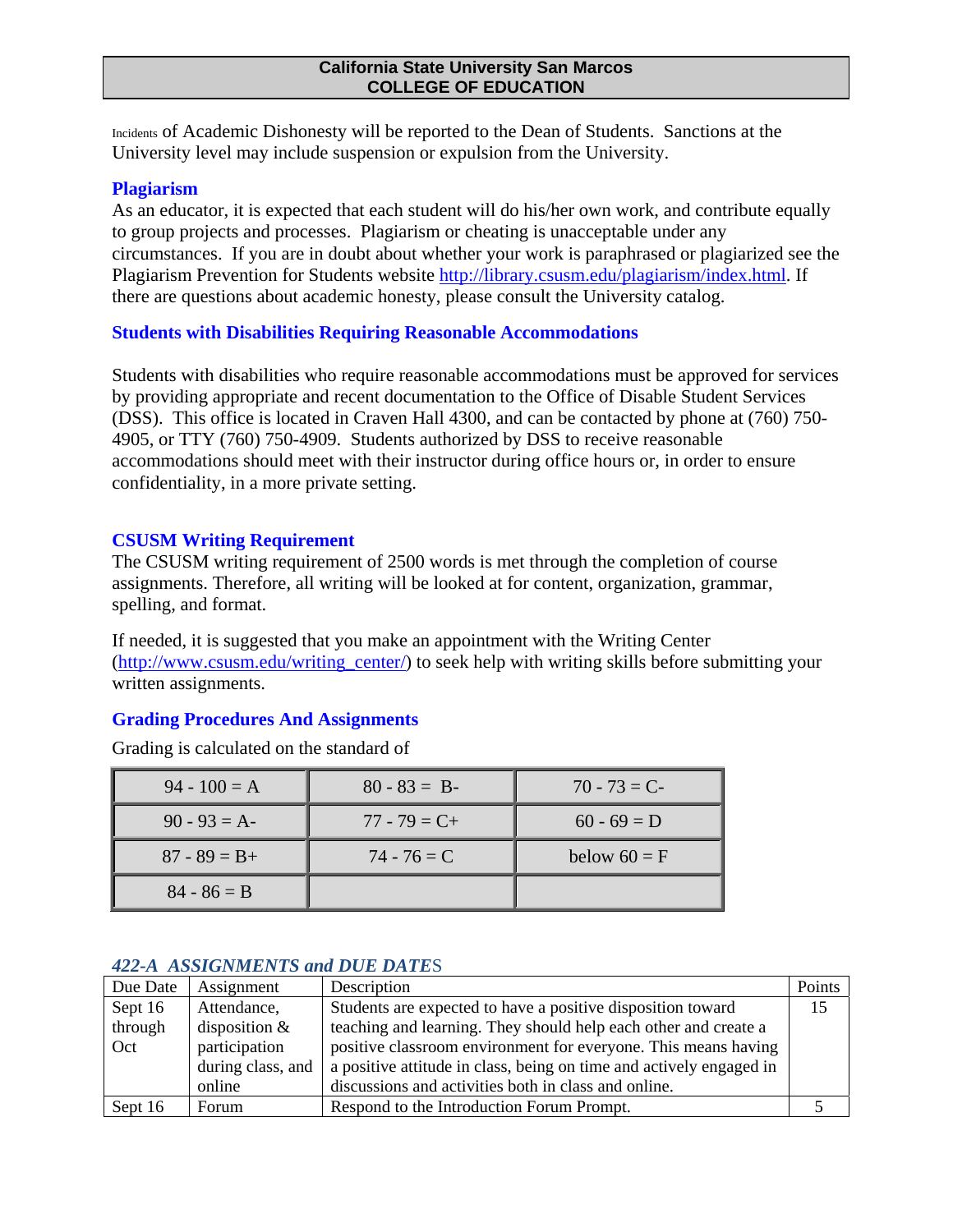|                      | Assignment                                                                       |                                                                                                                              |     |
|----------------------|----------------------------------------------------------------------------------|------------------------------------------------------------------------------------------------------------------------------|-----|
| Sept 17              | Join ISTE and access resources for teaching and learning through<br>Professional |                                                                                                                              | N/A |
|                      | Memberships                                                                      | effective use of technology.                                                                                                 |     |
| Sept $2\overline{3}$ | Letter                                                                           | Students write a business style letter of introduction using                                                                 | 20  |
|                      | Assignment                                                                       | Microsoft Word. Must include a graphic.                                                                                      |     |
| Sept 23              | 1st Blog posting                                                                 | Reflect on assigned Computational Thinking article and relate                                                                | 5   |
|                      |                                                                                  | the article to the NETS student standards. Entries are made to the                                                           |     |
|                      |                                                                                  | journal-blog as assigned.                                                                                                    |     |
| Sept 30:             | Internet                                                                         | Through use of a web-based resource/tool, students will organize                                                             | 25  |
|                      | Assignment,                                                                      | and manage online resources for projects and share with others.                                                              |     |
|                      |                                                                                  | This tool will allow students to continue to organize and share                                                              |     |
|                      |                                                                                  | resources throughout COE program experiences. The assignment                                                                 |     |
|                      |                                                                                  | requires evaluation and review of educational web sites and                                                                  |     |
|                      |                                                                                  | reflection on classroom use.                                                                                                 |     |
| Sept 30              | 2nd blog posting                                                                 | Students maintain professional blogs, demonstrate the ability to                                                             | 5   |
|                      |                                                                                  | contribute to online discussions by posting and responding to                                                                |     |
|                      |                                                                                  | other's postings, and apply Netiquette in the process.                                                                       |     |
| Oct 2                | Copyright                                                                        | Students will create a presentation based on copyright and Ethics                                                            | 35  |
|                      | &Ethics                                                                          | content articles using one of the Web 2.0 presentation tools.                                                                |     |
|                      | Presentation                                                                     |                                                                                                                              |     |
|                      |                                                                                  |                                                                                                                              |     |
| Oct 2                | 3rd Blog posting                                                                 | Students maintain professional blogs, demonstrate the ability to                                                             | 5   |
|                      |                                                                                  | contribute to online discussions by posting and responding to                                                                |     |
|                      |                                                                                  | other's postings, and apply Netiquette in the process.                                                                       |     |
| Oct 9:               | <b>Excel Spread</b>                                                              | Students use spreadsheets and charts in a variety of ways to                                                                 | 25  |
|                      | <b>Sheet</b>                                                                     | organize and present information. Students reflect on                                                                        |     |
|                      | Assignment                                                                       | educationally appropriate uses of a spreadsheet tool and                                                                     |     |
| Oct 9                | Newsletter                                                                       | differentiate between various tools for organizing information.<br>Students create an appealing, newsworthy, and interesting | 40  |
|                      | Assignment                                                                       | newsletter for parents with information about technology and                                                                 |     |
|                      |                                                                                  | learning in the classroom. Use of graphics, content and layout                                                               |     |
|                      |                                                                                  | will be considered and assessed. Must be completed in Word.                                                                  |     |
| Oct 9                | <b>Journal Blog</b>                                                              | Students maintain professional blogs, demonstrate the ability to                                                             | 5   |
|                      | and                                                                              | contribute to online discussions by posting and responding to                                                                |     |
|                      | $4th$ Blog posting                                                               | other's postings, and apply Netiquette in the process.                                                                       |     |
|                      |                                                                                  |                                                                                                                              |     |
| Oct 9                | Tracking sheet                                                                   | Students maintain a list of assignments in relationship to the                                                               | 15  |
|                      | #1                                                                               | NETS in order to prepare for completing the Electronic Portfolio                                                             |     |
|                      |                                                                                  | assignment in 422B and 422C.                                                                                                 |     |
|                      |                                                                                  | <b>Total Points</b>                                                                                                          | 200 |

*ASSIGNMENTS TURNED IN AFTER 11:59 PM ON October 9, 2011 WILL RECEIVE A REDUCED GRADE WILL RECEIVE A REDUCED GRADE* 

Detailed information about each assignment is provided on the class Cougar Course site. *Please note that modifications may occur at the discretion of the instructor.* In addition to the assignments described above, performance assessment will be on student's cooperation and flexibility in response to unforeseen challenges and student's ability to perform tasks using a variety of technology tools.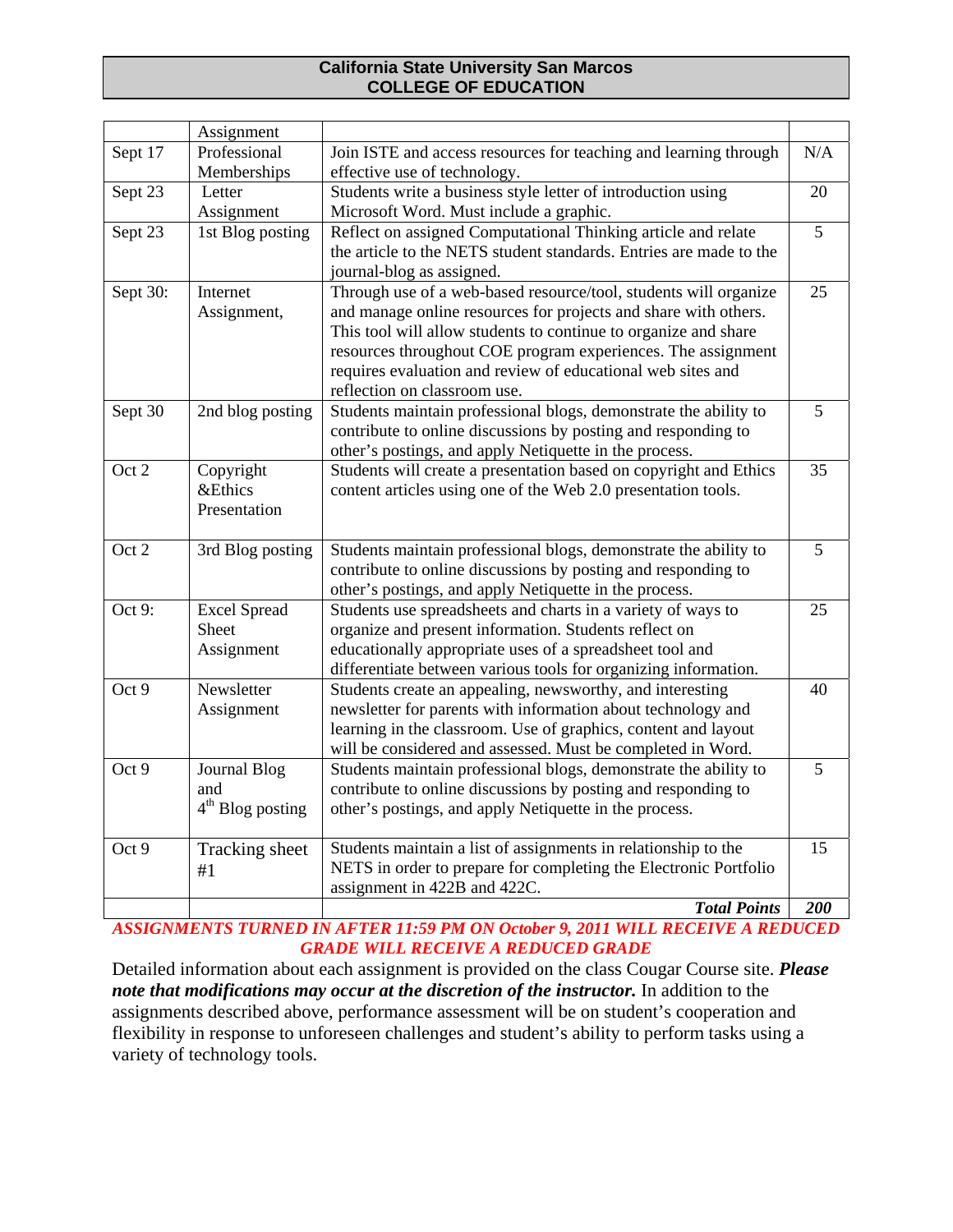You are responsible to track your grades and progress in the course. In order to successfully complete this course, all assignments must be completed at an acceptable level noted on assignment directions and rubrics. All assignments are due by 11:59 pm on the due date. Late assignments may be penalized by a deduction in points. After one week, late assignments may receive no credit. If extraordinary circumstances occur, please contact the instructor.

### *ASSIGNMENTS TURNED IN AFTER THE DUE DATE WILL BE REDUCED BY 2.5 POINTS PER DAY LATE*

After one week, late assignments WILL receive no credit. If extraordinary circumstances occur, please promptly contact the instructor.